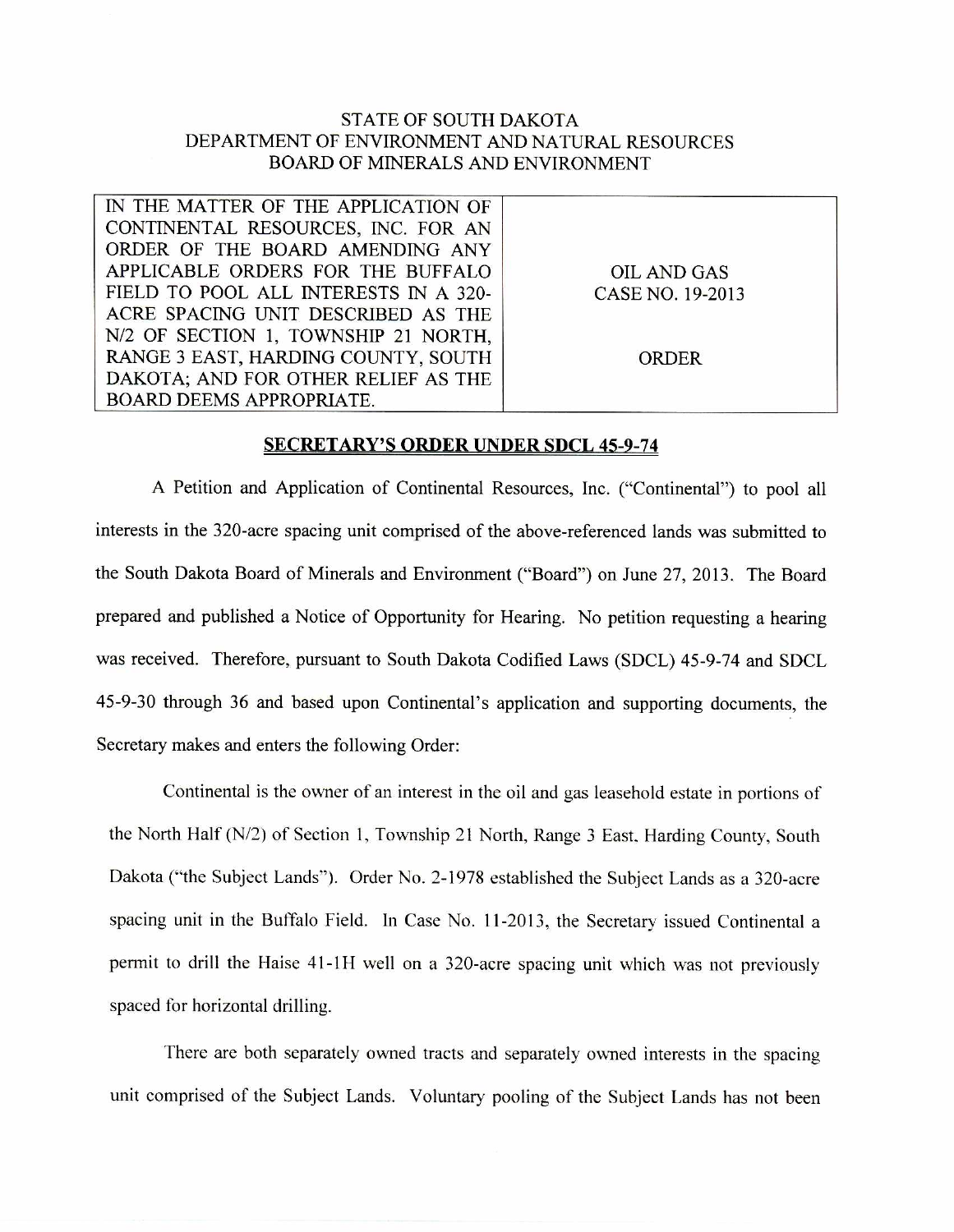accomplished.

Under the current case, Continental has requested that the Board pool all interests in the aforementioned spacing unit, and that Continental be designated as operator of the authorized horizontal well within said spacing unit.

In Continental's opinion, pooling the Subject Lands will increase the ultimate recovery of the pool, prevent waste, prevent the drilling of unnecessary wells and protect correlative rights.

## **IT IS THEREFORE ORDERED**

A. Pooling of all interests in the 320-acre spacing unit comprised of the North Half (N/2) of Section 1. Township 21 North, Range 3 East, Harding County, South Dakota, is hereby granted for the Buffalo Field. Continental is hereby authorized to drill, equip and operate the Haise 41-1H well, the authorized horizontal well within said spacing unit.

B. All expenses incurred in drilling, equipping and operating the Haise 41-1H well on the spacing unit, plus a reasonable charge for supervision and interest, and all production from the well, shall be allocated to the various tracts within the spacing unit on the basis of the ratio of the number of acres contained in each separately owned tract to the number of acres in the spacing unit.

C. Operations incident to the drilling of a well on any portion of the spacing unit shall be deemed for all purposes the conduct of such operation upon each separately owned tract in the spacing unit, and production allocated to each tract shall, when produced, be deemed for all purposes to have been produced from each tract by a well drilled thereon.

D. Any owner of mineral interests in the spacing unit may elect to participate in the risk and cost of the drilling and operation of the Haise 41-1H well at any time prior to completion of the well upon the basis of full participation or upon terms and conditions mutually agreeable to

2